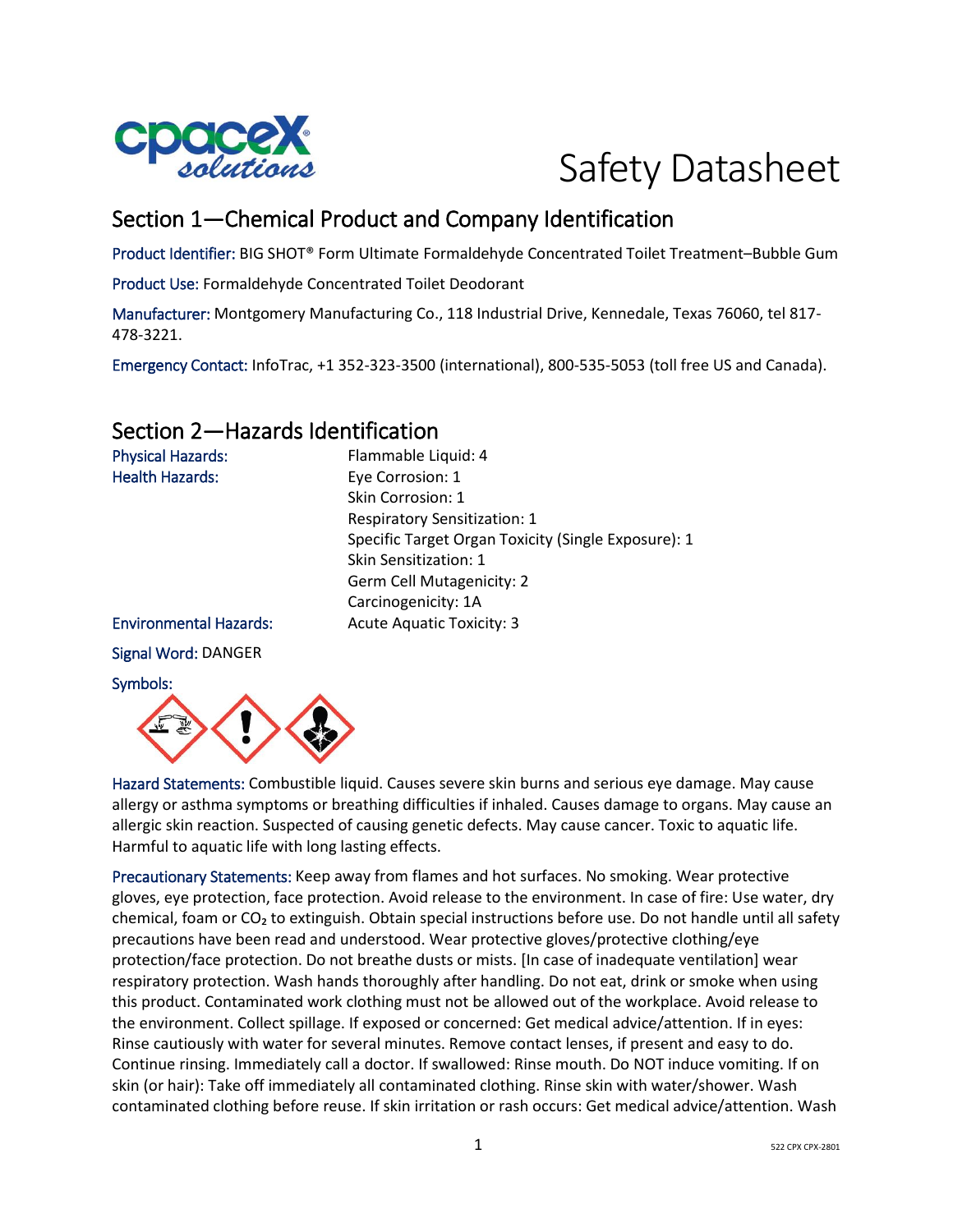contaminated clothing before reuse. If inhaled: Remove person to fresh air and keep comfortable for breathing. Immediately call a doctor. If experiencing respiratory symptoms: Call a poison center/doctor. Store locked up. Store in a well-ventilated place. Keep cool. Dispose of contents and container in accordance with local, regional, national, international regulations.

Other Hazards: None found.

## Unknown Ingredients: N/D

## Section 3—Information on Ingredients

| <b>Ingredient Name</b>                                                                                | Ingredient<br>Percentage | Ingredient CAS<br><b>No</b> |
|-------------------------------------------------------------------------------------------------------|--------------------------|-----------------------------|
| The exact chemical identities and percentages of composition<br>have been withheld as a trade secret. |                          |                             |

# Section 4—First Aid Measures

Skin contact: If on skin or hair: Take off immediately all contaminated clothing. Rinse skin with water or shower. Wash contaminated clothing before reuse. Immediately call a doctor.

Eye contact: If in eyes: Rinse cautiously with water for several minutes. Remove contact lenses, if present and easy to do. Continue rinsing. Immediately call a doctor.

Ingestion: If swallowed: Rinse mouth. DO NOT induce vomiting. Immediately call a doctor.

Inhalation: If inhaled: Remove person to fresh air and keep comfortable for breathing. Immediately call a doctor.

Most important symptoms/effects, acute and delayed: If exposed or concerned: Get medical advice/attention.

Indication of immediate medical attention/special treatment: N/D

# Section 5—Fire-Fighting Measures

Suitable extinguishing media: Foam, carbon dioxide, dry chemical or water fog.

Specific hazard arising from chemicals: Cool container with water spray or fog to help absorb escaping fumes. Evacuate affected area. Stay upwind and avoid contact with smoke and fumes. If contact cannot be avoided wear personal protective equipment (See "personal Protective Equipment section".) including chemical splash goggles and air mask with breathing supply. Run-off from fire control may cause pollution.

Special equipment and precautions: Wear suitable respiratory equipment when necessary

# Section 6—Accidental Release Measures

Personal precaution, protective equipment, emergency procedures: Avoid contact with skin and eyes. Do not ingest. Do not inhale. Wear Personal Protective Equipment (refer to section 8).

Methods and material for containment and clean up: Review Fire and Explosion Hazards and Safety Precautions before proceeding with clean-up. Use appropriate personal protective equipment during clean up. Wear self-contained breathing apparatus and chemical-proof suit. Soak up small spills with earth, sand, or other noncombustible absorbent material and remove in covered containers. Dike large spills and neutralize with dilute solutions of ammonia, sodium sulfite, or sodium bisulfite and remove.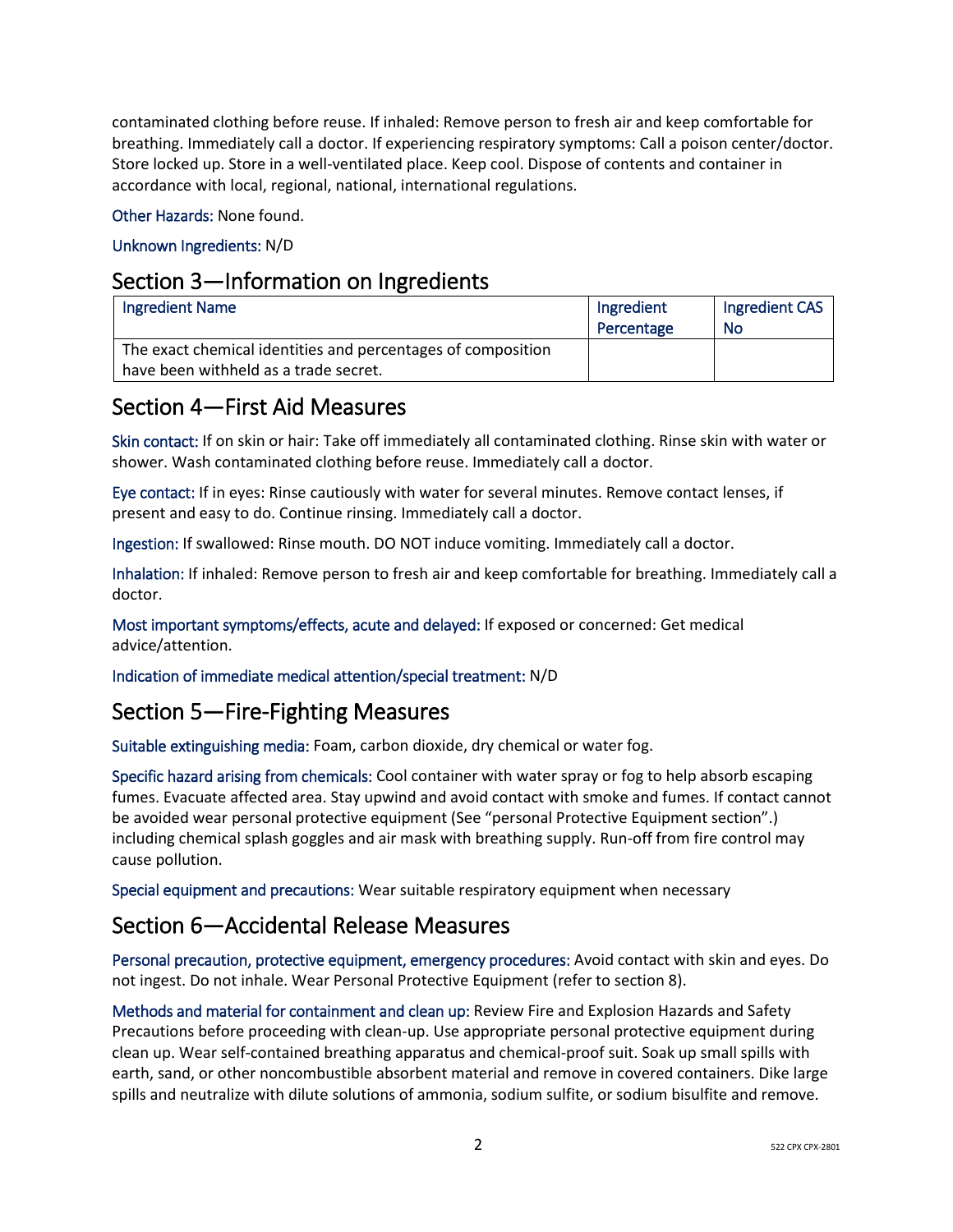Flush area with plenty of water. Comply with Federal, State, and local regulations on reporting releases.

# Section 7—Handling and Storage

Precautions for safe handling: Wash thoroughly after handling, especially before eating, drinking, smoking or using restroom facilities. Wash goggles and gloves. Launder contaminated clothing. Do not swallow. Do not get in eyes. Do not inhale mists or vapors.

## Cautions for safe storage: Store locked up.

Incompatibilities: Strong oxidizing agents, caustics, strong alkalis, isocyanates, anhydrides, oxides and inorganic acids. Some formaldehyde solutions react with nitrogen dioxide, nitromethane, perchloric acid and aniline or peroxyformic acid to yield explosive compounds. A violent reaction occurs when some formaldehyde solutions are mixed with strong oxidizers.

# Section 8—Exposure controls/personal protection

#### Exposure Limits:

Ingredient 2: OSHA PEL 0.75 ppm, 0.92 mg/m<sup>3</sup>, 8 Hr. (TWA). ACHIH TLV: Ceiling: 0.3 ppm, 0.37 mg/m3, A2.

Ingredient 3: OSHA PEL 200 ppm, 260 mg/m3- 8 Hr. (TWA-Skin). ACHIH TLV: 200 ppm, 262 mg/m3 Hr (TWA)

Specific Engineering: Not established.

Individual protective equipment and measures: Eye Protection: Prevent eye contact. Wear chemical splash goggles or similar eye protection if the potential exists for eye contact. Skin Protection: Avoid skin contact. Wear Butyl rubber or neoprene gloves to prevent contact. Launder contaminated clothing before re-use. Respiratory Protection: Full face respirator with formaldehyde cartridges when vapor concentration is 1-10. Self-contained breathing apparatus when concentration is 10-100. General Hygiene: Wash hands after handling. Other Protective Clothing or Equipment: Eye wash fountain and safety shower in area.

| <b>Physical State: Liquid</b>                     | Flammability (solid, gas): Not Flammable    |
|---------------------------------------------------|---------------------------------------------|
| Color: Blue                                       | Vapor Pressure (mmHg): 23-26 mm Hg@77 °F    |
| Odor: Characteristic odor                         | Vapor Density (air= 1): >1                  |
| Odor Threshold: N/D                               | Relative Density: 1.05-1.10                 |
| pH: 5.5-6.0                                       | Solubilities: In water: completely miscible |
| Melting point/freezing Point: Polymerizes and     | <b>Partition Coefficient: N/D</b>           |
| separates below 320 °F                            |                                             |
| Initial Boiling Point and Boiling Range: 212 °F   | Auto-Ignition Temperature: N/D              |
| Flash Point: >150 °F TCC (EST)                    | Decomposition Temperature: N/D              |
| Evaporation Rate: >1                              | Viscosity: N/D                              |
| Upper/Lower Flammability or Explosive limits: N/D |                                             |

# Section 9—Physical and Chemical Properties

## Section 10—Stability and Reactivity:

| <b>Chemical Stability: Stable</b>                | Condition to Avoid: High heat, flames and sparks.   |
|--------------------------------------------------|-----------------------------------------------------|
| Reactivity: No specific reactivity test data     | <b>Possibility of Hazardous Reaction: Hazardous</b> |
| available for this mixture.                      | Polymerization: will not occur.                     |
| Incompatible Materials: Strong oxidizing agents, | <b>Hazardous Decomposition Products:</b>            |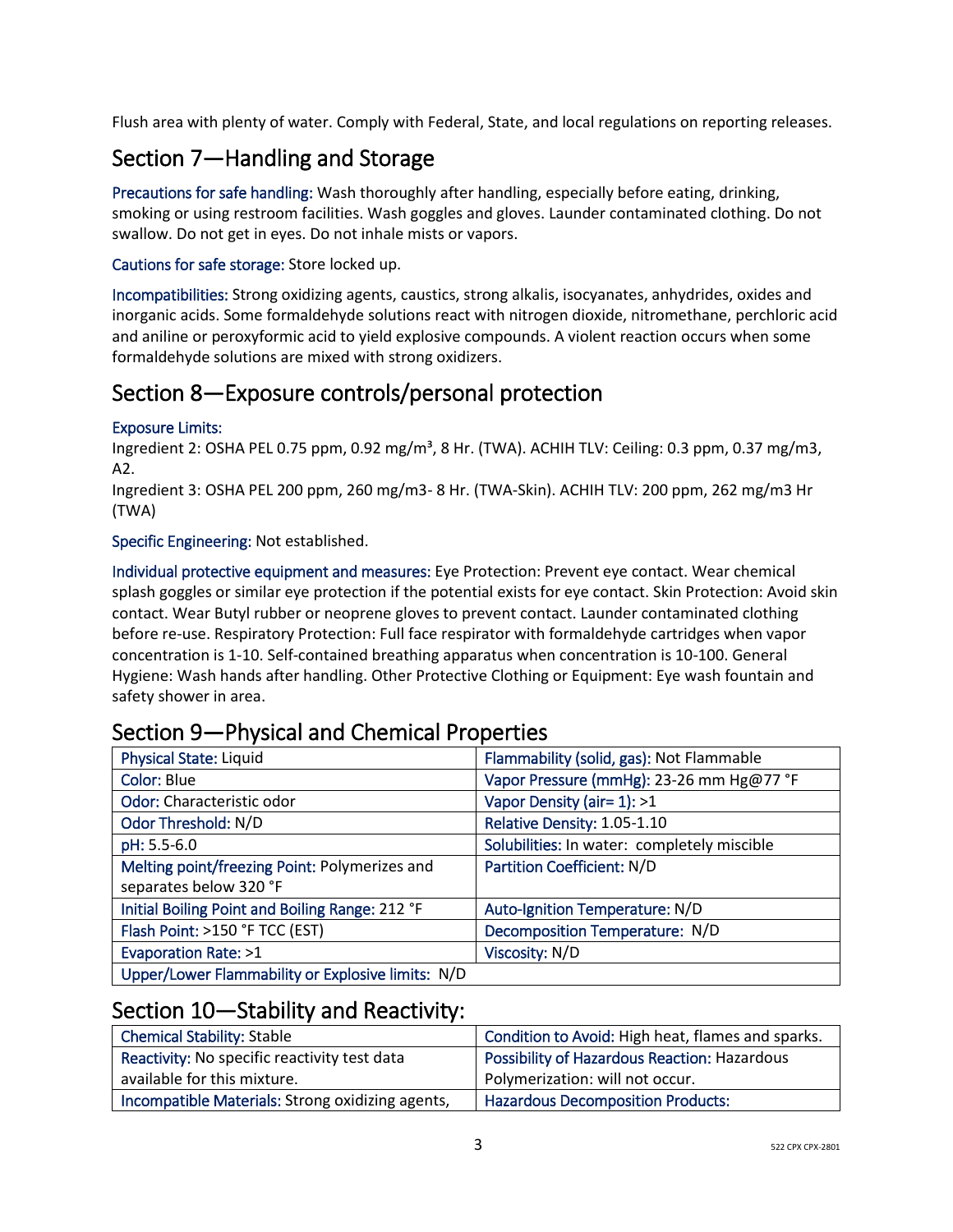| caustics, strong alkalis, isocyanates, anhydrides, | N/D |
|----------------------------------------------------|-----|
| oxides and inorganic acids. Some formaldehyde      |     |
| solutions react with nitrogen dioxide,             |     |
| nitromethane, perchloric acid and aniline or       |     |
| peroxyformic acid to yield explosive compounds.    |     |
| A violent reaction occurs when some                |     |
| formaldehyde solutions are mixed with strong       |     |
| oxidizers.                                         |     |

# Section 11—Toxicological information:

Information on the likely routes of exposure: Skin contact, eye contact, inhalation, ingestion.

| <b>Chemical Name</b>                          | Oral LD50     | <b>Dermal LD50</b> | <b>Inhalation LD50</b> |
|-----------------------------------------------|---------------|--------------------|------------------------|
| Ingredient 1                                  | $>900$ mg/kg  | N/D                | N/D                    |
| Ingredient 2                                  | $100$ mg/kg   | N/D                | 590 mg/kg              |
| Ingredient 3                                  | >5,600 mg/kg  | N/D                | N/D                    |
| Ingredient 4                                  | $1,300$ mg/kg | N/D                | N/D                    |
| Product as a Whole                            | $3,106$ mg/kg | N/D                | N/D                    |
| The exact chemical identities and percentages |               |                    |                        |
| of composition have been withheld as a trade  |               |                    |                        |
| secret.                                       |               |                    |                        |

Important symptoms: Refer to Section 4—First Aid Measures.

Effects of Acute Exposure: Harmful if absorbed through skin caused general tissue damage. Methanol liquid and vapor can penetrate skin and mucous membranes. Skin contact should be avoided. Causes eye burns. Ingestion (swallowing): May be fatal or may cause blindness.

## Effects of Chronic Exposure: N/D

Carcinogenicity: Ingredient 2: is listed as a carcinogen on the following: IARC, NTP, OSHA, ACGIH. It is listed on IARC as Group 1 human carcinogen for rare nasopharyngeal cancer in humans.

## Other Data: N/D

## Section 12—Ecological Information:

Ecotoxicity: Harmful to aquatic life. LC50: 10-100 mg/l, 96 hours (Fish) EC50: 2 mg/l, 48 hours (Daphnia) IC50: 0.4 mg/l, 24 hours (Algae)

| Persistence and degradability: This product is | Bioaccumulative Potential: N/D |
|------------------------------------------------|--------------------------------|
| readily biodegradable.                         |                                |
| BOD7 0.3 $g/g$                                 |                                |
| COD 0.4 $g/g$                                  |                                |
| TOC 0.15 $g/g$                                 |                                |
| Mobility in Soil: N/D                          | Other Adverse Effects: N/D     |

## Section 13—Disposal Considerations

Waste Treatment Method: Avoid release to the environment. Collect spillage. DO NOT DUMP INTO ANY SEWERS, ON THE GROUND, OR INTO ANY BODY OF WATER. All disposal practices must be in compliance